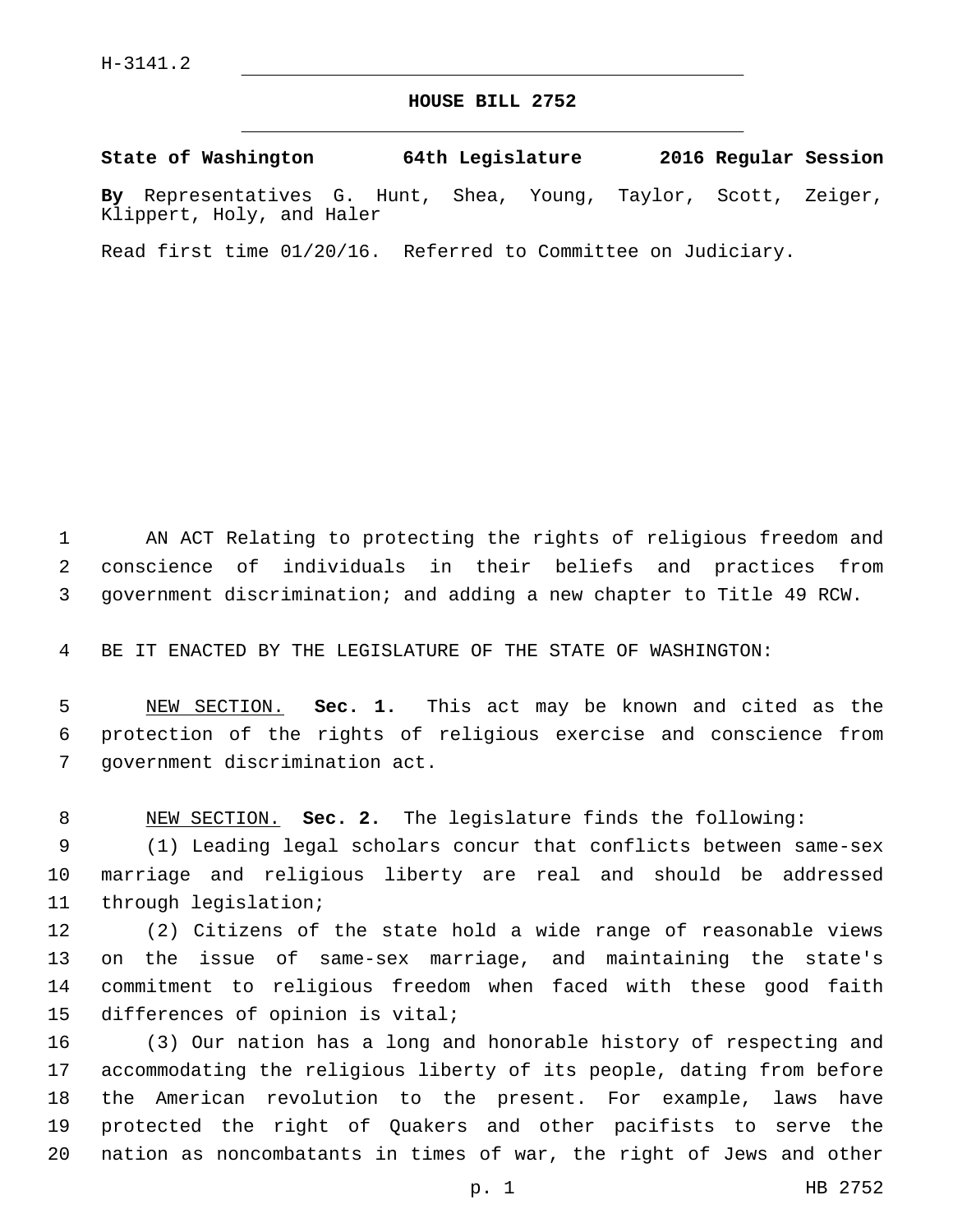Sabbath observers to dedicate their time to God and family instead of work on their Sabbath, and permitting religious organizations to employ persons of the same beliefs to effectively provide charitable services to the public consistent with their beliefs;

 (4) Protecting religious freedom from government intrusion is a government interest of the highest order. Legislation advances this interest by remedying, deterring, and preventing government interference with religious exercise in a way that complements the 9 protections mandated by the state and federal Constitutions;

 (5) Protecting the religious freedom of faith-based charities and educational institutions serves the state's interest in providing essential social services to the poor and educational opportunities to the next generation and is consonant with the long tradition of cooperation between the state and such charities and educational 15 institution in the provision of such services;

 (6) Laws and governmental actions that protect the free exercise of religious beliefs and moral convictions about marriage and gender will encourage private citizens and institutions to demonstrate tolerance for those beliefs and convictions and therefore contribute to a more respectful, diverse, and peaceful society; and

 (7) In a pluralistic society, in which people of good faith hold more than one view of marriage, it is possible for the government to recognize same-sex marriage without forcing persons with sincerely held religious beliefs or moral convictions to conform.

NEW SECTION. **Sec. 3.** As used in this chapter:

 (1) "Person" includes any individual or any corporation, limited liability company, sole proprietorship, partnership, society, club, 28 organization, association, but does not include:

 (a) State employees acting within the scope of their employment; 30 or

 (b) Hospitals, clinics, hospices, nursing homes, or other medical or residential custodial facilities with respect to visitation, recognition of a designated representative for health care decision making, or refusal to provide emergency medical treatment necessary 35 to cure an illness or injury.

(2) "State" includes:36

 (a) Any department, commission, board, agency, or agent of the 38 state;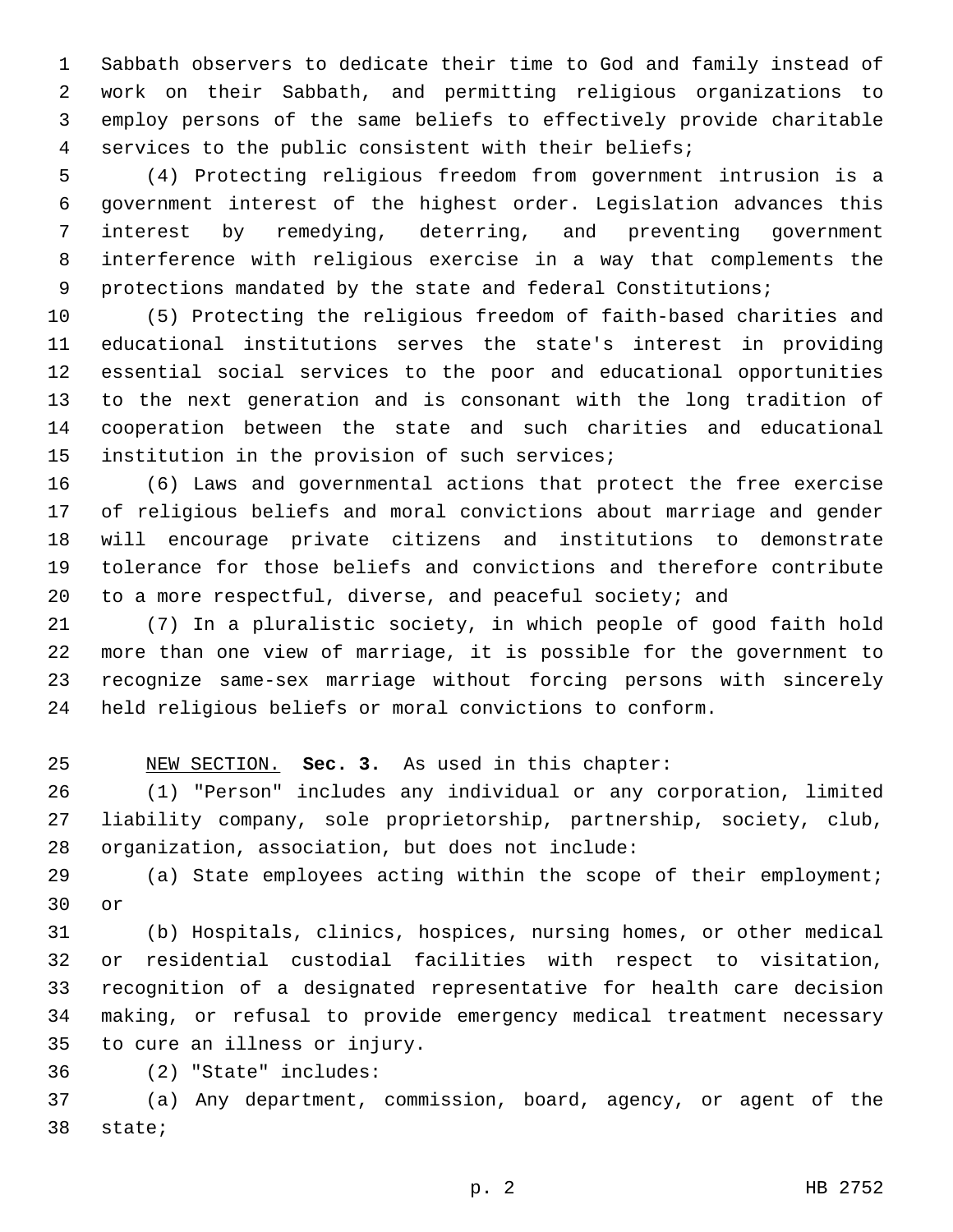(b) Any department, commission, board, agency, or agent of a 2 political subdivision of the state; and

(c) Any individual or entity acting under color of state law.

 (3) "State benefit program" means any program administered or funded by the state, or by any agent on behalf of the state, providing cash, payments, grants, contracts, loans, or in-kind 7 assistance.

 NEW SECTION. **Sec. 4.** (1) In general. Notwithstanding any statute, rule, or order to the contrary, the state shall not take any discriminatory action against a person, wholly or partially on the basis that such person believes, speaks, or acts in accordance with a sincerely held religious belief or moral conviction that:

 (a) Marriage is and should be recognized as the union of one man 14 and one woman;

(b) Sexual relations are properly reserved for marriage;

 (c) Male (man) and female (woman) refer to an individual's immutable biological sex as objectively determined by anatomy and 18 genetics by time of birth.

 (2) Discriminatory action defined. As used in subsection (1) of this section, a discriminatory action means any action taken by the 21 state to:

 (a) Alter in any way the state tax treatment of, or cause any tax, penalty, or payment to be assessed against, or deny, delay, or revoke an exemption from taxation of, any person referred to in 25 subsection (1) of this section;

 (b) Disallow a deduction for state tax purposes of any charitable 27 contribution made to or by such person;

 (c) Withhold, reduce, exclude, terminate, or otherwise make unavailable or deny any state grant, contract, subcontract, cooperative agreement, guarantee, loan, scholarship, license, certification, accreditation, employment, or other similar position 32 or status from or to such person;

 (d) Withhold, reduce, exclude, terminate, or otherwise make unavailable or deny any entitlement or benefit under a state benefit program, including admission to, equal treatment in, or eligibility for a degree from an educational program, from or to such person; or

 (e) Withhold, reduce, exclude, terminate or otherwise make unavailable or deny access or an entitlement to state property, facilities, educational institutions, speech fora, including

p. 3 HB 2752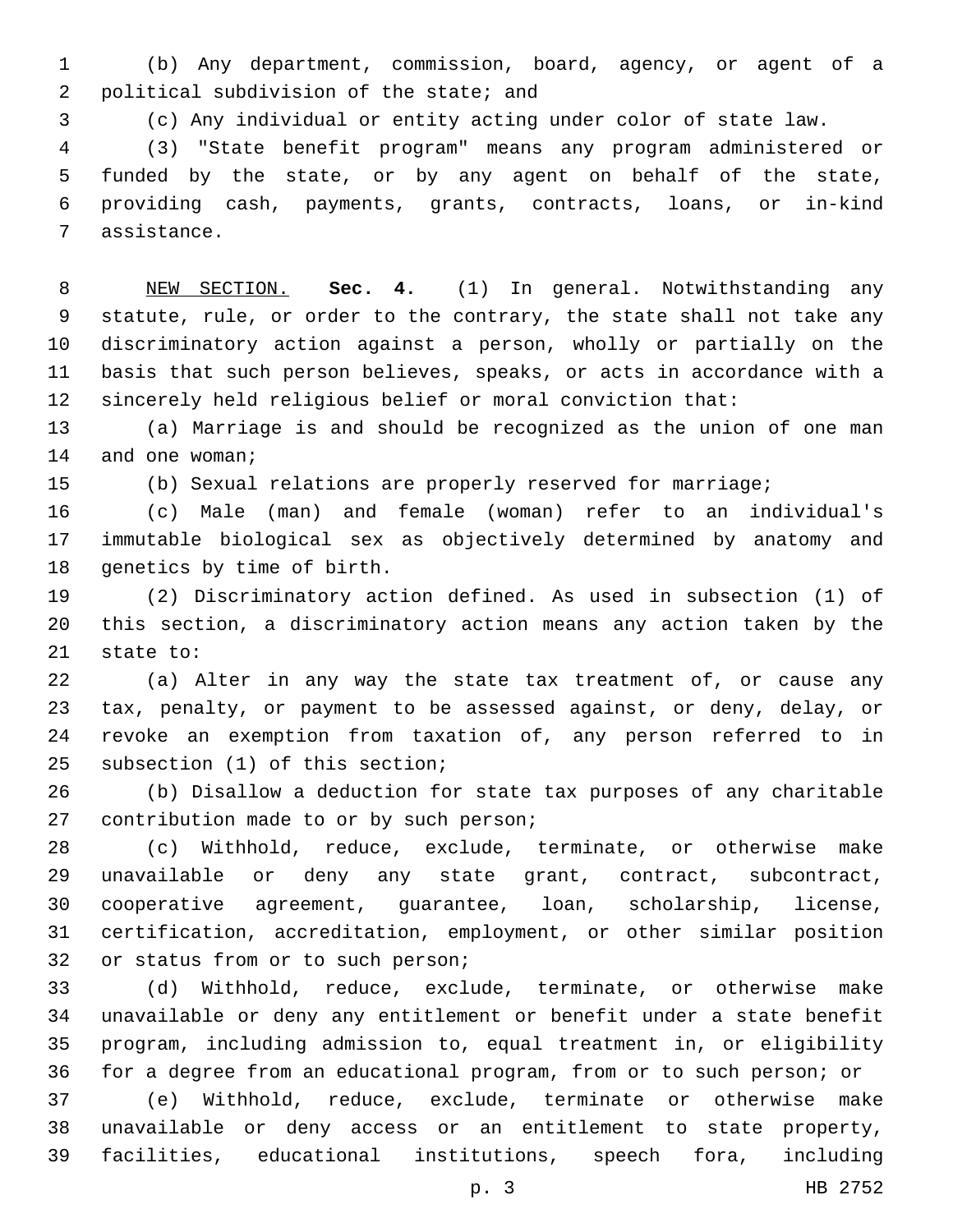traditional, limited, and nonpublic fora, or charitable fund-raising 2 campaigns from or to such person.

 (3) Accreditation; licensure; certification. The state shall consider accredited, licensed, or certified any person that would otherwise be accredited, licensed, or certified, respectively, for any purposes under state law but for a determination against such person wholly or partially on the basis that the person believes, speaks, or acts in accordance with a sincerely held religious belief or moral conviction described in subsection (1) of this section.

 NEW SECTION. **Sec. 5.** (1) Cause of action. A person may assert a violation of this chapter as a claim or defense in a judicial or administrative proceeding and obtain compensatory damages, injunctive relief, declaratory relief, or any other appropriate relief. Standing to assert a claim or defense under this section shall be governed by the general rules of standing under the laws of the state.

 (2) Administrative remedies not required. Notwithstanding any other provision of law, an action under this section may be commenced, and relief may be granted, in a court of the state without regard to whether the person commencing the action has sought or 20 exhausted available administrative remedies.

 (3) Attorneys' fees. In any action or proceeding to enforce a provision of this chapter, a prevailing party who establishes a violation of this chapter is entitled to recover reasonable 24 attorneys' fees and costs.

 (4) Authority of the state to enforce this chapter. The attorney general may bring an action for injunctive or declaratory relief against any agency or authority of the state or any of its political subdivisions, or an officer or employee of such agency or authority, to enforce compliance with this chapter. Nothing in this subsection shall be construed to deny, impair, or otherwise affect any right or authority of the attorney general, the state, or any agency, officer, or employee of the state, acting under any law other than this subsection, to institute or intervene in any proceeding.

 NEW SECTION. **Sec. 6.** No preemption, repeal, or narrow construction. The protection of free exercise of religious beliefs and moral convictions afforded by this chapter are in addition to the protections provided under federal law, state law, and the state and federal constitutions. Nothing in this chapter is construed to